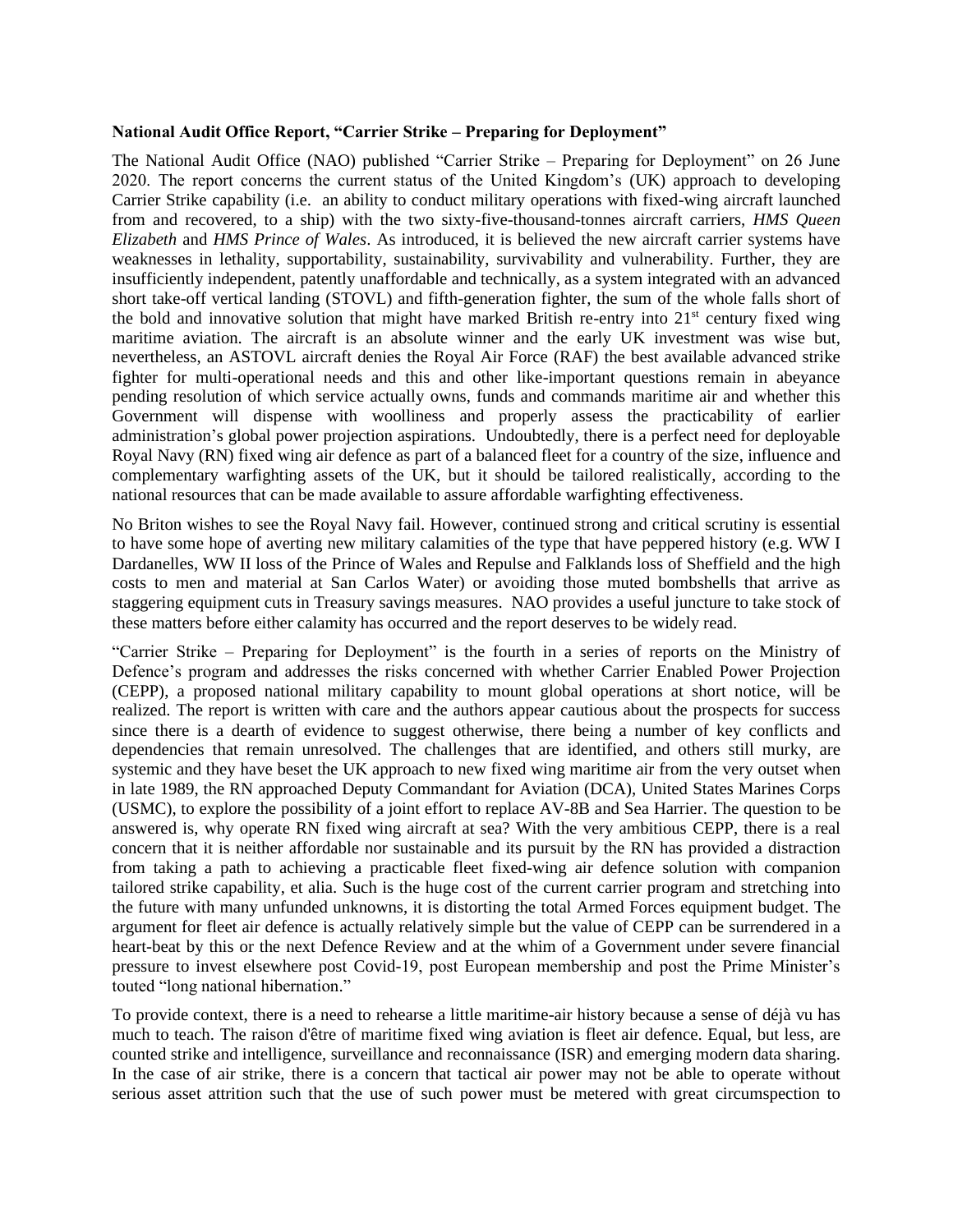balance losses against operational gains…or necessity. Under severe financial pressure, a Labour Government published its *Statement on the Defence Estimates (SDE) 1975*, and at a stroke, the UK moved towards a homeland and Euro-centric defence posture that proposed a virtual elimination of national out-of-area capability. As a result, in 1978-9, RN fixed wing aviation and aircraft carriers were to be withdrawn and the Royal Air Force was tasked to provide such air defence as needed for future fleet protection. Essentially, effective fleet air defence died on the twin anvils of unreconcilable service priorities and budget cuts. This decision echoes the decisions of April 1918 when the RAF was established to provide ostensibly home defence and strategic air capability with the tactical needs for close air support and fleet defence more marginally prioritized although still vested with the Army and RN. Quite suddenly, in 1978, in practical terms, the RN lost adequate fleet air cover and this remained so until reconstituted in early 1980, just in time for the Falklands Conflict. The short take-off or landing (STOVL) Sea Harrier was not a bespoke maritime aircraft but the Navy 'got lucky' and it is surely not necessary to reprise that the aircraft performed well above all reasonable expectations with not one lost in actual air-to-air combat, while over twenty enemy aircraft were claimed as shot down. The Sea Harrier fighter was operated in the air defence role after learning quickly that in air-to-ground, it was too vulnerable and too valuable to be risked. For those readers with technical nous and familiarity with maritime operational challenges, the serendipity of the Sea Harrier success story will be understood to be jaw-dropping in the extreme. The operation of a STOVL aircraft type in through-deck cruisers and an old Centaur class aircraft carrier was not a carefully contrived exercise of superior systems integration that optimized anticipated complementary strengths and mitigated weaknesses; it was happenstance in the extreme. Save only to say that good people may sometimes make their own luck and the Sea Harrier proved to be simply the best (as rocker Tina Turner pitched it). However, as Einstein reputedly said, "insanity is doing the same thing over and over and expecting different results" and in 2006, the Sea Harrier was withdrawn from service by the Government of the day. The loss was insufficiently resisted or perhaps somewhat aided by the Admiralty who, to be kind to their lordships, unwittingly enmeshed the future of fleet air defence in a Faustian deal with the RAF to operate the GR-9 under Joint Force Harrier from their existing aircraft carriers. This too came to an end in 2010 when GR-9s were withdrawn as a result of Strategic Defence and Security Review (SDSR) 2010, argued to be comparatively more expensive to operate than Tornado or Typhoon and sold as parts and scrap to the USMC for the princely sum of \$180 million (less than the cost of two F-35B). These decisions have resulted in a second period, this time around ten to fifteen years, of fleet air defence fixed wing fighter aircraft capability, abandoned. It suggests that fleet air defence has been treated like a plaything; a toy to be lost and whose absence from the toy box has been of little consequence rather than the very serious delinquency that it truly is.

The fact is that the SDSR 2010 identified UK defence planning unaffordability and fixed wing maritime air was cut. Perhaps smarter anticipation and better earlier decisions by responsible Government Ministers and their Service's Chiefs could have avoided the 2006-10 'meatball-surgery'. If, from this, the lesson to be learned is that previous management of maritime air operations capability has been palpably ad hoc, what confidence in the present proposed CEPP way forward? Is it a further example of initial overreach?

Winning conflicts, at most simple, is surely about having the best weapons, fit for purpose and fielded in adequate numbers, operated by well trained and motivated personnel and over ground that has been well scouted. We invest in research and development (R&D) to develop advanced capabilities that seek to provide asymmetric advantage to our forces in present and future warfare. No weapon or capability is without shortcomings and we rely on clever integration of several parts to produce a system that compensates weaknesses and magnifies strengths. Witness to ancient history, for example, mount an armed Bronze Age warrior on a horse and you multiply his maneuver, speed, endurance, shock and range capability and, thereby, his military effectiveness. During the past thirty-years or so, military equipment development has embraced a "systems of systems" approach. Venn diagrams, trade studies and 'likelihood-consequence' risk analysis provide the clearest of pointers to making good acquisition decisions. Although, unfortunately, the inertia of the last decision oftentimes defies the changes that should be made and that are only finally triggered by the rude awakening of a military disaster. Along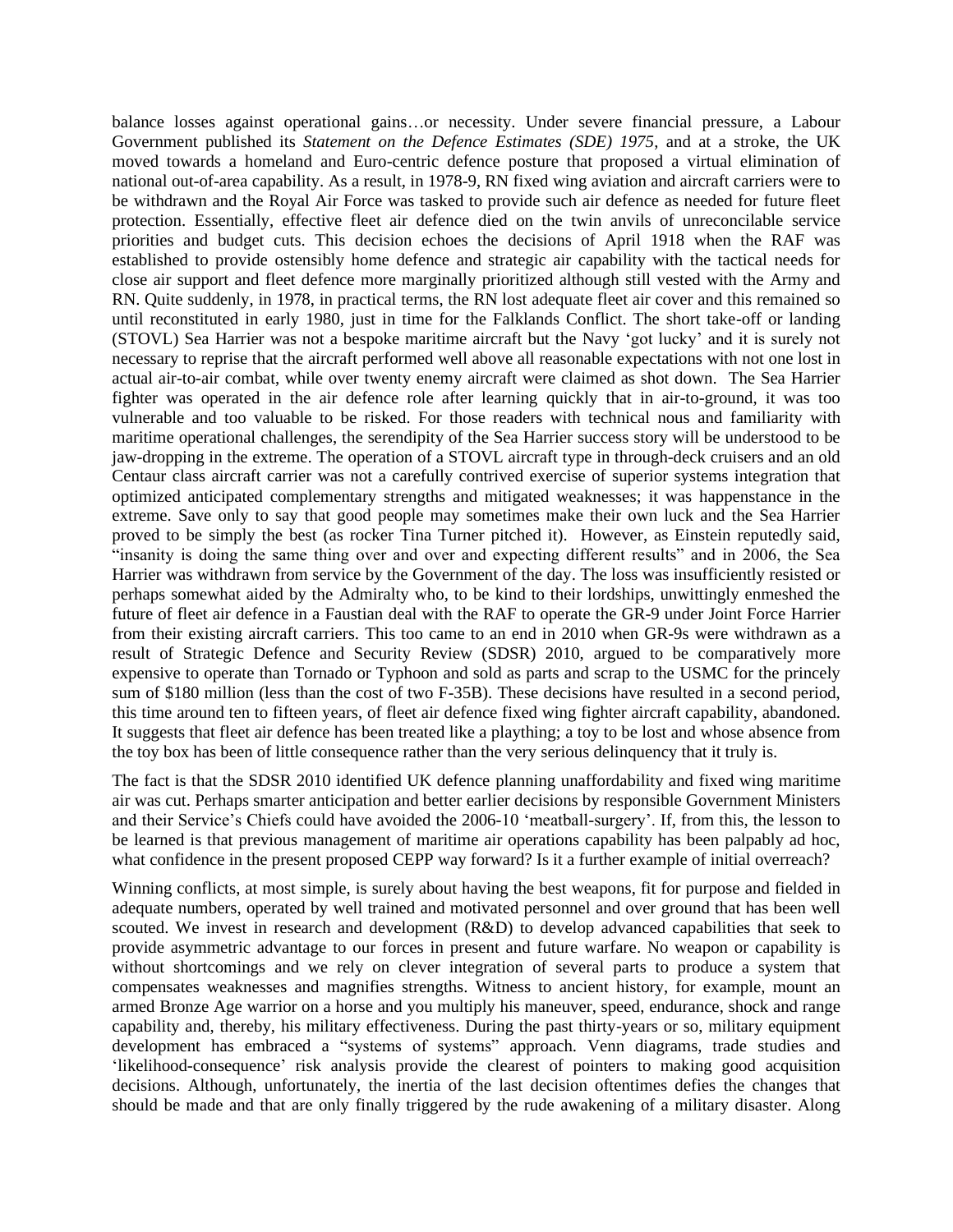with failure to prioritize fleet air defence as an essential part of a balanced fleet and to crush any assertion otherwise, the most painful has been the technology failure to pursue a maritime air system that truly integrates an advanced STOVL aircraft with host aircraft carrier. If the Sea Harrier and Invincible Class ships were an afterthought and rather impromptu systems integration, the Joint Strike Fighter (JSF)/F-35B offered the RN an opportunity for an innovative, advanced and technically exquisite system of systems integration. The F-35B established two critical cardinal design points to guide the host aircraft carrier design. The first being short take off and vertical landing capability – small deck and no cat-trap requirement. The second is best illustrated by the Norm Augustine's<sup>1</sup> 16<sup>th</sup> law which begins, "in the year 2054, the entire [US] defense budget will purchase just one aircraft" and moots a light hearted adage around the continual year on year increase in the cost of defence equipment. However, the cost of new equipment in any meaningful assessment should be normalized against increased capability and so a fifthgeneration strike fighter can be operated in smaller numbers to achieve equal effectiveness with larger numbers of earlier and less capable aircraft. The advanced STOVL F-35B provides a capability *knee in the curve*, allowing smaller air groups, smaller flight decks and thereby, smaller host-ships. This is not one-way traffic and the aircraft lethality may be improved symbiotically by increased ship speed, agility, deck availability, increased survivability, reduced vulnerability and so on. The argument here is that it is a failure to follow a best system of systems optimization approach that has led to a size-misfit with the current aircraft carriers and this has contributed to a predisposition to the shortcomings identified in the NAO report.

It would not be fair to lay all the blame with the RN or RAF Commands for the choice of ship design or exclusive ASTOVL F-35B variant procurement. Operations in Iraq and Kuwait (1991), the former Yugoslavia (1992/5), Afghanistan (2001) and Iraq (2003) demonstrated that the UK's in-theatre air power was too limited. From the sea, it fell well short of US carrier strike capability but was also arguably less than the other medium maritime air power, France, with the aircraft carrier *Charles de Gaulle*. The period 1997-2007 was a time of significant international influence for the UK government especially with elements of the US Administrations, witness Prime Minister Tony Blair's great honour of being invited to address a Joint Session of Congress on the 17 July, 2003. Nicely tucked into coalition operations, the UK found a big voice in global crusading, as a closest US ally. The case for UK supercarriers and 24/36 aircraft strike wings apparently resonated with a globally pro-active Cabinet leadership and was perceived to be the 'big stick' to provide the clout suited to Britain's rekindled world status. Besides this, building two aircraft supercarriers was politically important for jobs in UK shipbuilding and after program Main Gate approval on 25 July 2007, there was little appetite to question continued operational relevance. Rumblings from the Army about how the F-35B/carriers were distorting their budgetary provisions and whimpered RAF closet aspirations to buy some F-35As instead of Bs have, so far, amounted to little more than ripples on a potentially troubled sea.

In 2021 the anticipated joint familiarization deployment, under the umbrella of US assets, sails to the South China Sea and undoubtedly underpins a much-needed diplomatic initiative. Although potentially dangerous and provocative, it is an entirely appropriate in response to China's imperial maritime claims facilitated by colonial island-grabbing and which, like the 2014 Crimea annexation and other such land appropriations, is a blatant challenge to international law. The use of "gunboat diplomacy" may be to simply send a warning message to China or to actually deter further expansion beyond existing Chinese occupation or, to force a full reverse of the evident growing [fait accompli](https://en.wikipedia.org/wiki/Fait_accompli) of Chinese suzerainty over the near whole of the South China Sea. Such daring confrontations are best done when able to over-match potential adversaries and also not to run into any of those nettlesome asymmetric threats that have sometimes caused embarrassment. Although this article is critical of the choices, the resulting systems

<sup>&</sup>lt;sup>1</sup> Norman Augustine is US aerospace businessman who served as [United States Under Secretary of the Army,](https://en.wikipedia.org/wiki/United_States_Under_Secretary_of_the_Army) chairman and CEO of the Lockheed Martin Corporation and is the author of Augustine's Laws, series of [tongue in cheek](https://en.wikipedia.org/wiki/Tongue_in_cheek) [aphorisms.](https://en.wikipedia.org/wiki/Aphorisms) The full 16<sup>th</sup> law is, "In the year 2054, the entire defense budget will purchase just one aircraft. This aircraft will have to be shared by the Air Force and Navy 3-1/2 days each per week except for leap year, when it will be made available to the Marines for the extra day."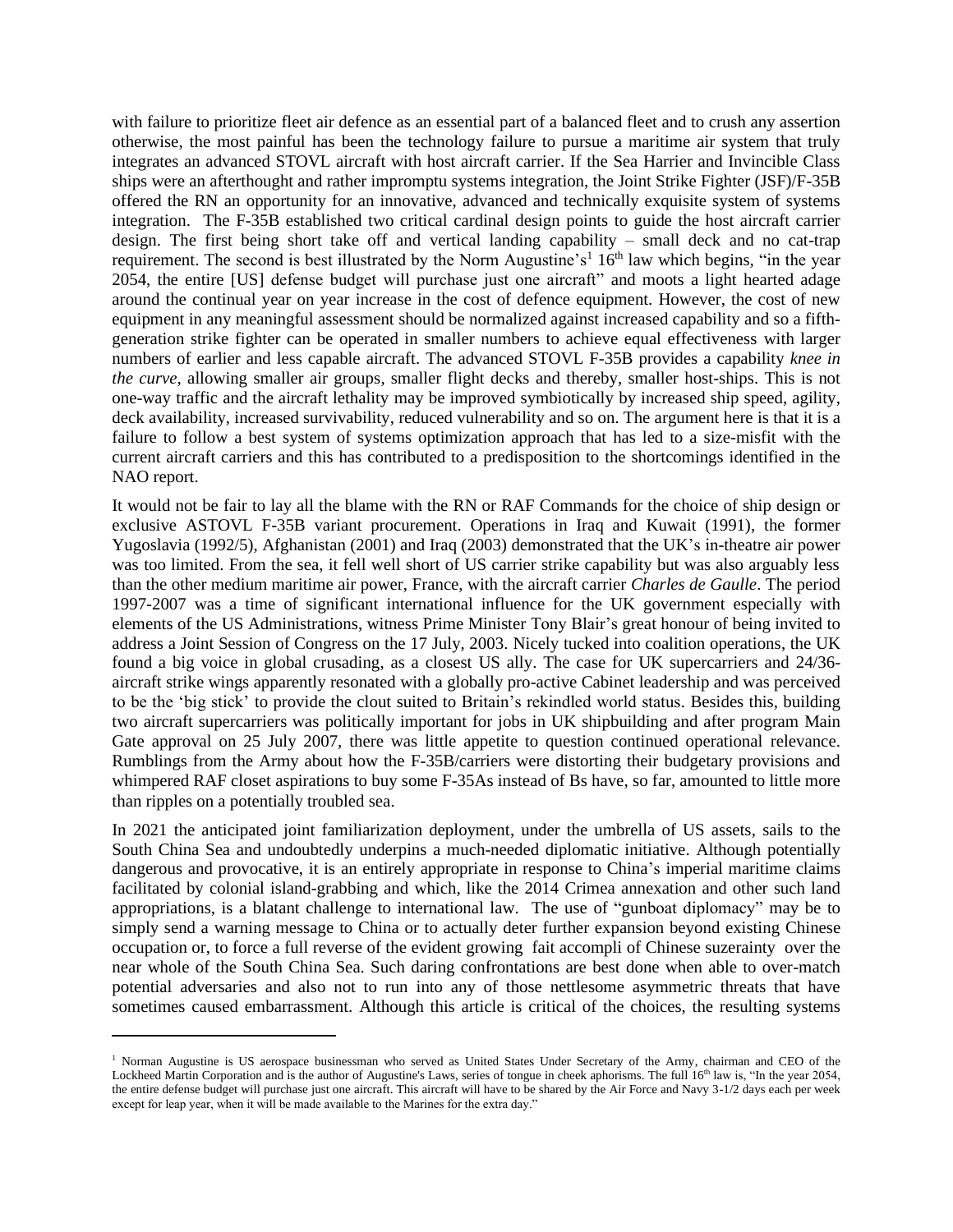approach and according to the NAO report, sub-optimum readiness and execution, with sailors standing into danger, no Briton would wish the *Queen Elizabeth* and her escorts other than, Godspeed<sup>2</sup>.

An earlier letter<sup>3</sup> to this magazine discussed the disadvantages of not pursuing smaller, faster, more survivable and more agile innovative aircraft carriers that best exploit the remarkable synergies shared with an advanced STOVL F-35B. The decisions to procure expensive super-size aircraft carriers, to acquire the F-35B type exclusively, to form up under a shared but ambiguous Command structure and to base the whole capability on an unclear CEPP gunboat reverie, are now coming under increasing scrutiny as practice supersedes the optimism of untested precept and the adjective *expensive* morphs to *unaffordable*. The NAO reports on these issues which are discussed below under technically useful headings and with the paragraphs relating to the report reference shown in parenthesis:

- a. **Current Status** The Carriers have been accepted and are in continuing sea trials. Eighteen of forty-eight ordered F-35Bs have been received and with trickle delivery, the final seven have been delayed for delivery in 2025 (1.18). Initial Operational Capability (IOC) and Full Operational Capability (FOC) are planned for December 2020 and December 2023, respectively. Deployment with USMC assets is planned for 2021 and worldwide UK capability anticipated by 2026. CEPP is stated presently as central to the UK's future defence strategy (1.4). Achievement of FOC and CEPP are under ambitious schedules (2.21) and are both threatened by various unresolved issues (2.22) including coinciding with a "time of significant budgetary pressure" (3.5). The full UK commitment is to acquire 138 F-35 aircraft but out-year funding has not yet been identified to do this and will likely be subject to the Covid-19-delayed Integrated Review of Security, Defence, Development and Foreign Policy recommendations that will assess ambitions, priorities and approach (3.3).
- b. **Lethality** The F-35B is a transformational air capability but the UK carriers, compared to US Nimitz class are not nuclear powered, are slower, have an additional replenishment burden and they lack a full fixed wing air support suite capability. Nevertheless, UK maritime air capability will be improved, if not by the order of magnitude, then very significantly compared to the previous generation. Planned escort capability of one destroyer and one ASW frigate and auxiliary vessels for support and resupply (1.6), although buttressed by one attack submarine, appears comparatively light and may provide a weak springboard to operations in contested waters. The planned airborne Crowsnest radar is delayed by eighteen months and must still be proven and will mean that complete IOC is absent this capability until September 2021 (2.2 - 2.7). Additionally, with the overall amount of work still to do, continued equipment acquisition and personnel training, operational readiness will be affected for some time (2.20) as identified in the NAO report. Notably, deploying the UK carrier force will require a significant proportion of the Navy's fleet (1.7) suggesting detrimental impact to readiness in support of other naval commitments.
- c. **Supportability** The UK carriers require conventional support from fleet auxiliary ships with a minimum of one to supply ammunition, dry stores and spares and one fuel tanker. To support two carriers, three solid stores are required but Royal Navy presently has only one, Fort Victoria, due to be retired in 2028  $(2.15 - 2.17)$  but withdrawn for a period of re-fit in 2022  $(2.17)$ . Three replacement solid stores ships have been delayed and may not be available until after Fort Victoria leaves service (2.16). Carrier spares are reported to be underfunded (15) and are provisioned for only one carrier, although government policy is to hold "both" carriers at high readiness" (3.12). Also unfunded is a weapons stockpile (2.13) and intra-theater conveyance of logistics and personnel (2.14). Overall, the report notes that there is not a "clear view of support and operating costs" for the carriers (2.10; 3.9). Responsibilities for Carrier Strike straddle the

<sup>2</sup> Successful voyage and safe return

<sup>3</sup> Royal Aeronautical Society Aerospace Magazine, April 2016 edition, Page 12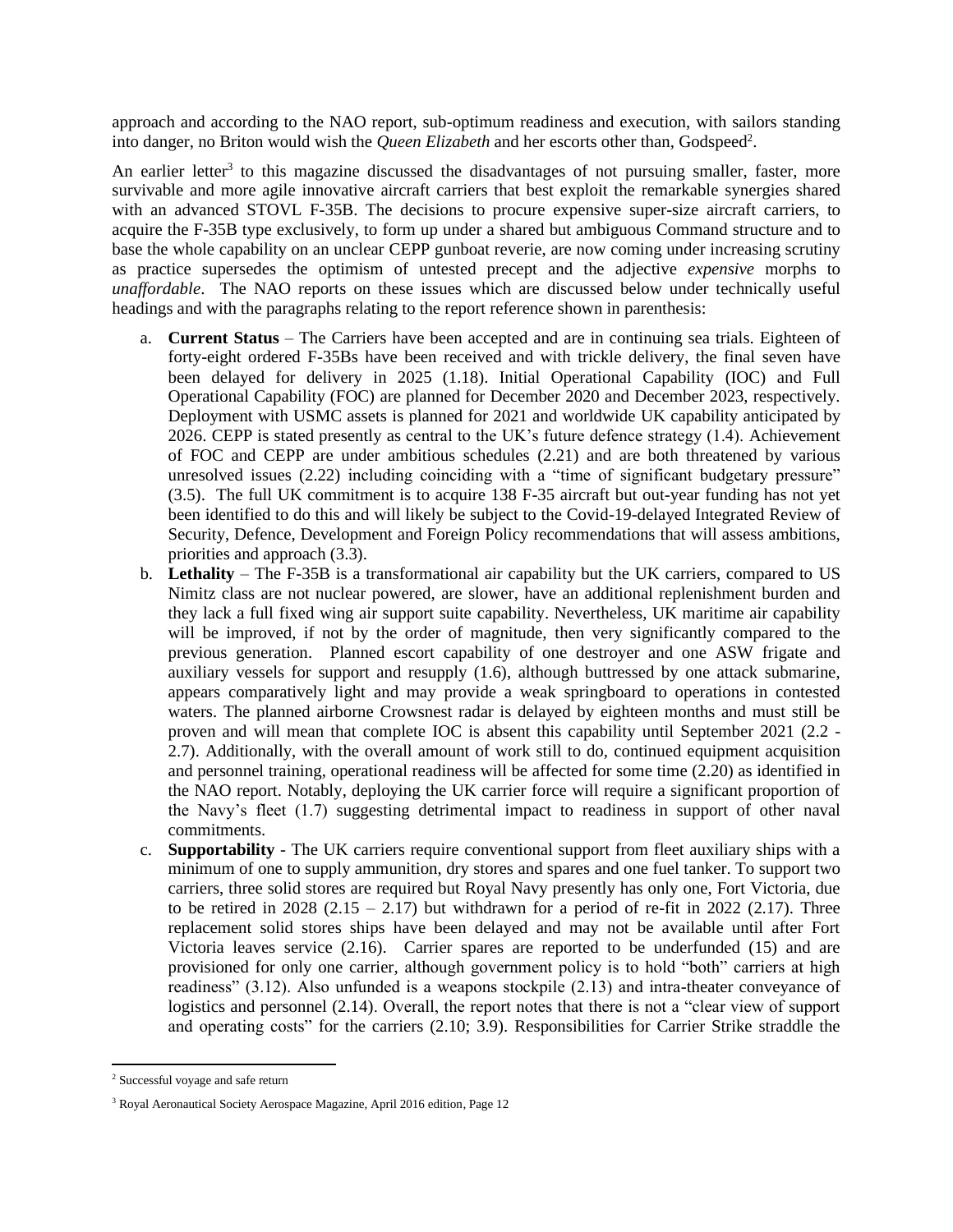Commands who are individually responsible for making investment prioritization (3.8) and this poses particular problems for supportability with who buys what. Provisioning of spares for the UK F-35B has been parsed to holdings below usual carrier targets. Aircraft spares usage appears to exceed predictions (3.12). Last, the US supply chain, itself, does not have sufficient spares to meet requirements (3.11). These problems are directly linked to underfunding and affect readiness and achievement of FOC. This was exemplified in a November 2019 Air Command one-year postponement to procure a second deployment spares pack on affordability grounds (3.7).

- d. **Sustainability** The uncertainty of the Naval or Air Command responsibility for Carrier Strike constitutes a major problem for both operational and support sustainability because of the Services' default condition of "creative tension" that will lead to contested prioritization. There is a risk that, when faced with annual budgetary pressures, the commands will make funding decisions that might affect the longer-term needs of Carrier Strike (3.7). For example, under equipment programs' funding pressures, the RAF reduced future flying hours by 20% as a savings measure (3.7). Sustainment of operations at sea will be driven by spares holding availability and ability to replenish. Logistics planning has been inadequate and there is not a stockpile strategy to support CEPP ambitions (2.12). Without a funded solution to intra-theater airlift carrier onboard delivery (COD) capability, to supply people and goods, even with a large embarked stockpile, CEPP sustainability (2.10; 2.14) will be challenging. With the Equipment Plan 2019-20 already unaffordable, there is not a through life plan for Carrier Strike (3.5) and further, future development funding for the F-35B, Merlin helicopters (AEW), solid stores ships and escort Types 31 and 26 (3.5: 3.8) appears underestimated or absent. The carriers' 50-year service lives appear optimistic compared to historical examples and whether they can truly be sustained is uncertain without a plan, however, this is being addressed (3.10). In respect of the 138-aircraft buy and continued spares procurement, the costs are beyond the UK control (1.17), affected by how many aircraft other countries buy, US policy and any further weakening of the pound sterling (if that be the case).
- e. **Survivability**  While the NAO report did not specifically address this issue or indeed the next, it is an essential part of commentary and is a significant variable when considering affordability. It is defined as the ability to remain mission capable after a military engagement and includes the protection of personnel, continued weapon capability and logistic support. Concealment, deception, and camouflage are important such that, say, small size, speed, signature control, escort protection, agility and limited replenishment exposure may improve a system's survivability. The UK carriers enter service with severely compromised survivability; limited escorts and auxiliary support (e.g. a single solid stores auxiliary (1.6)), Crowsnest AEW absence (2.7; 2.8), large size, limited speed/range (absent RAS), limited defence against emerging weaponry (e.g. hypersonic glide vehicles (HGV)) and dependency on coalition support. Survivability at best is part of an integrated design plan incorporated from the outset, however, it can be improved, even after a poor start but this requires new funding. Given the general pessimism of the NAO report in regard to general underfunding, unaffordable Equipment Plans, absence of development funding, air budget squeeze and so on, there is no cause to be sanguine that these ships will be adequately survivable at FOC and represents risk during the planned 2021 deployment.
- f. **Vulnerability**  Although nearly 40-years past, look no further than the 1982 Falklands' War combat experience to provide a starting point to consider whether the two aircraft carriers have vulnerability weaknesses in support of Carrier Strike and CEPP. The vulnerability of the carriers was a primary concern of the task group commander and dictated the operational planning choices. It is inconceivable that the loss of one and certainly both carriers would not have ended operations. Frigates demonstrated the vulnerability of surface ships if, out of necessity, they were militarily ill-used and could be considered necessary attrition. Sea Harriers were too vulnerable to be used for strike operations. The NAO report is specifically silent on vulnerability, however, it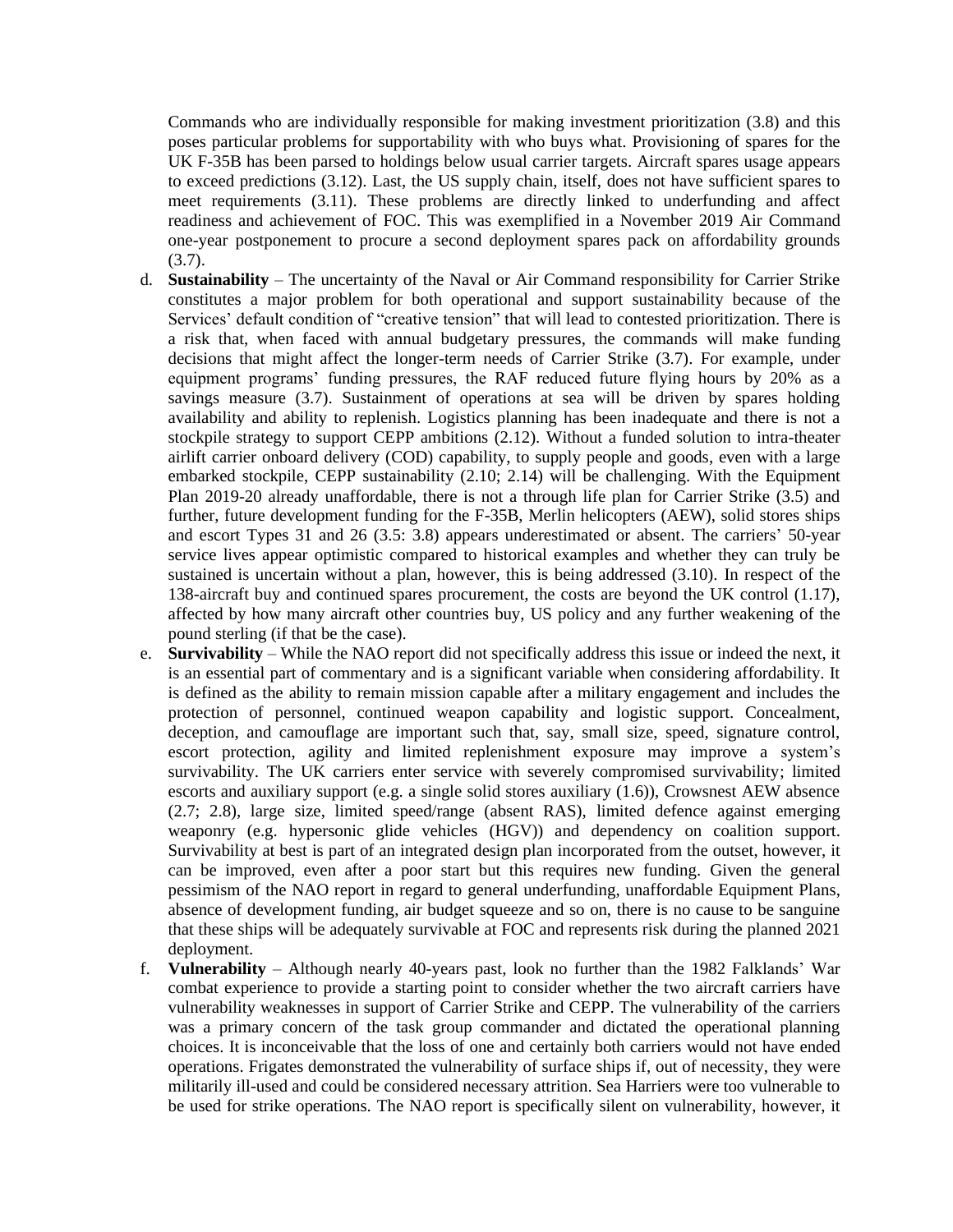does concern itself with value for money (9) and anticipates the possible descoping of carrier capabilities (3.2-3.4) to lower costs. At sea replenishments, too few escorts and auxiliaries, ship performance limitations, size, propulsion etc. all represent the scope for increased carrier vulnerability. And today, forty years on from operations in the South Atlantic, with the emergence of hypersonic cruise-glide weaponry in addition to esoteric mines and UUV, all capital ships are more vulnerable and an 'SS Atlantic Conveyer' may not be there 'to take one for the team.' Carrier Strike and CEPP need to be carefully thought through and appropriate strategies adopted and upgrades introduced that address the particular vulnerabilities of these large capital ships. Think of this, quite literally as spend to save!

- g. **Limited Independent Capability**  The success of the US-UK alliance in Europe has been massive but a few of out-of-area disputes, where American and British interests have differed, have been difficult. The 1956 Suez Crisis saw sanctions threatened on the UK by the US if Britain did not pull back operations in Port Said, Egypt. Although the Anglo-American relationship was mended quickly afterwards the episode evidently signified the end of Britain's role as a world super power. In the lead-in to the Falkland's War, the US administration found itself having to decide between competing US national interests and its initial response to the UK was somewhat ambivalent. A sufficiency of independent capability then possessed by the UK provided the confidence to galvanize the national will to press on and to mount the military action that removed the occupying forces of the Galtieri military Junta; eventually, led by the influence of Defense Secretary Caspar Weinberger, US support for Britain was very strong. Since WW II, by the development of its own fighter/strike aircraft (sometimes in partnership with European allies), the UK has largely maintained supply and operational independence in this key area except for the use of the excellent F-4 Phantom from the late 1960s to the 1980s. Arguably, the F-35 changes this and supply of this strike fighter is now dependent upon the US and may result in UK being more fully beholden to alignment with US interests and, presumably, is a condition that the Franco-German Future Combat Air System (FCAS) initiative is hoped to prevent for those nations. A goal of Carrier Strike has been to provide the UK with "greater flexibility to act without needing to use other countries' air bases," thereby assuring increased independence. However, the issues raised above concerning supportability, sustainability, survivability and vulnerability may affect the ability of the UK aircraft carriers to operate beyond the umbrella of allied assets (principally with US forces, as with the upcoming 2121 joint deployment to the South China Seas) with assured military effectiveness and safely. Of course, the US is a closest ally of the UK and the effect of Brexit may increase closeness but the prelude to the Falklands demonstrates the price that compromised independence may involve. The NAO report appears to be sensitive to this concern and indicates a need to clarify the "extent of interoperability (20b)" and to identify "interdependencies (20.b)" without which it will not be responsible to employ Carrier Strike and CEPP without some limits to independent operation.
- h. **Affordability**  The NAO report identifies three very serious problems, namely that Carrier Strike and CEPP (10; 2.11; 2.12; 2.16; 2.22; 3.2; 3.14; 3.17) are insufficiently defined, Command and financial responsibility (2.10; 3.23; 3.24) are not clear and the introduction of the carrier capabilities is likely to have an impact on Armed Forces budget as a whole (20a; 3.6). The report questions the adequacy of funding provisions for aircraft and carrier spares (3.9-3.20), aircraft procurement through 2026 (48 F-35B) and beyond (1.19), AEW introduction and sustainment and the burden of operating costs (3.19). Substantially and across the board, the NAO report suggests that future costs are underestimated noting that aircraft operating costs may be off by 15% (3.15) and consolidated support cost estimates for a carrier strike group are unknown (3.17). US/UK interoperability (2.10), datalinks (2.13) and anticipated F-35 upgrades (1.17), mission data integration (2.13) are reported to be unfunded commitments presently. The Integrated Review will incorporate Carrier Strike and will reassess intentions, priorities and approach to delivering defence policy through the next decade (3.3). The funding needs to execute the Carrier Strike policy aims and indeed the impact on overall Armed Forces operations will be considered and